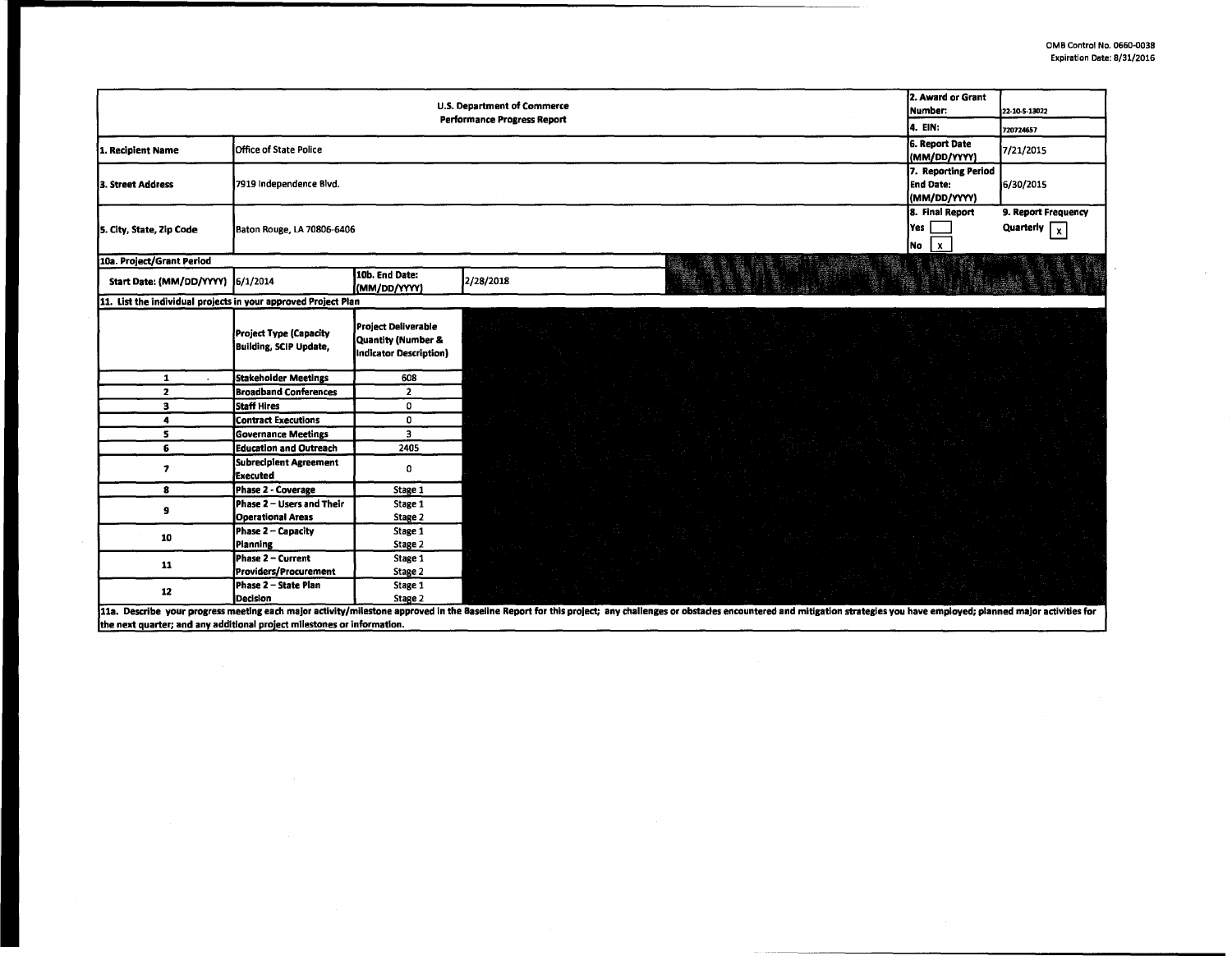1. Q8 we are on track to have at least 608 stakeholder individual contacts.

 $\lambda$ 

2. Q8 we had 2 trips- NY Initial Consult (April) and the APCO Broadband Summit (May).

3. No changes

4. No changes

S. 1 Broadband Sub Committee meeting, 1 SIEC meeting, 1 Broadband Working Group meeting for data collection

6. Q8 Handed out 812 brochures (May and June Outreach attendees (427), plus LTCA (35) and Fire Chiefs/Firemen Convention (350)) and 427 MDST job aides (May and June Outreach attendees) 205 tweets posted (April-June) 169 fo on Twitter, and 1219 website hits as of June 30

7. No Change

8. This data collection is all non-MOST data. The Broadband Working Group has met twice, and processes are being developed.

9. This data collection is a combination of MDST and non-MDST. We will probably be in Phase 2 for 3 quarters, to compensate for the non-MDST collection. The MDST data is submitted to FirstNet by 9/30, but other non-MDST da continue to be collected and inform the process.

10. This data collection is a combination of MDST and non-MDST. We will probably be in Phase 2 for 3 quarters, to compensate for the non-MDST collection. The MDST data is submitted to FirstNet by 9/30, but other non-MDST d continue to be collected and inform the process.

11. The Current Providers Info is MDST data collection, so should be on track to provide as noted above. The MDST data is submitted to FirstNet by 9/30, but if MDST remains active, will continue to be collected and inform

12. The State Plan decision info, they have asked due to them by 12/31/1S, and should have no problem providing by then, and updating if necessary in Qll.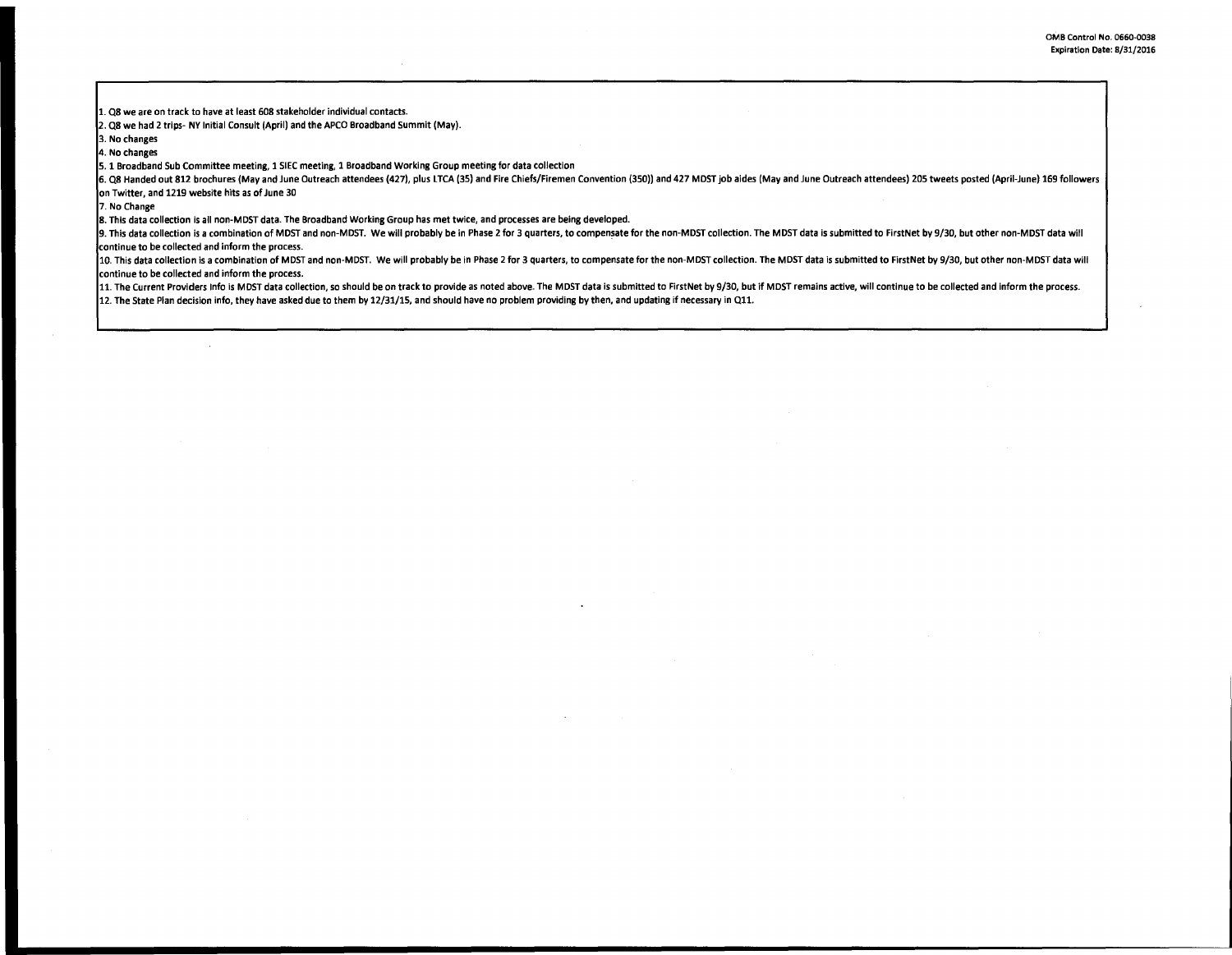11b. If the project team anticipates requesting any changes to the approved Baseline Report in the next quarter, describe those below. Note that any substantive changes to the Baseline Report must be approved by the Depart Commerce before implementation.

No substantive changes anticipated.

11c. Provide any other information that would be useful to NTIA as it assesses this project's progress.

Louisiana is fully engaged in outreach actitivities and initital data collection efforts. We are on target with current project timelines.

11d. Describe any success stories or best practices you have identified. Please be as specific as possible.

Job Aide to complete the MOST. A few states have asked Louisiana to send the electronic design files so they can edit and use.

12. Personnel

12a. If the project is not fully staffed, describe how any lack of staffing may impact the project's time line and when the project will be fully staffed.

Fully staffed.

| 12b. Staffing Table                                                                                                                   |                                                                                           |                                                                                                                                                                                                                                                                                              |                                                                                                                                                    |                      |                                      |                   |                 |                                         |                                                 |
|---------------------------------------------------------------------------------------------------------------------------------------|-------------------------------------------------------------------------------------------|----------------------------------------------------------------------------------------------------------------------------------------------------------------------------------------------------------------------------------------------------------------------------------------------|----------------------------------------------------------------------------------------------------------------------------------------------------|----------------------|--------------------------------------|-------------------|-----------------|-----------------------------------------|-------------------------------------------------|
| <b>Job Title</b>                                                                                                                      | FTE%                                                                                      | Project (s) Assigned                                                                                                                                                                                                                                                                         |                                                                                                                                                    |                      |                                      |                   |                 | Change                                  |                                                 |
| Technology Consultant                                                                                                                 | 50                                                                                        |                                                                                                                                                                                                                                                                                              | Lead and overall technology advisor to all projects.                                                                                               |                      |                                      |                   |                 |                                         | No change                                       |
| iGrant Administrator                                                                                                                  | 5                                                                                         |                                                                                                                                                                                                                                                                                              | Lead and overall grant administrator for this grant program.<br>No change                                                                          |                      |                                      |                   |                 |                                         |                                                 |
| Program Manager                                                                                                                       | 100                                                                                       | Lead and overall project implementation and direction.                                                                                                                                                                                                                                       |                                                                                                                                                    |                      |                                      |                   |                 | No change                               |                                                 |
| <b>IOutreach Coordinator</b>                                                                                                          | 100                                                                                       | stakeholders.                                                                                                                                                                                                                                                                                | Lead and develop and implement outreach and education plans. Coordinate outreach to local and tribal jurisdictions, communicate information to key |                      |                                      |                   |                 |                                         | No change                                       |
| Technology Specialist                                                                                                                 | 100                                                                                       | Responsible for technology outreach, education and consultation to the state. Consult and assist public safety agencies on their future needs as well as<br>plan guidelines. Participate in SCIP updates on Broadband related activities. Act in advisory capacity on all technical matters. |                                                                                                                                                    |                      |                                      |                   |                 |                                         | INo change                                      |
| Technology Specialist                                                                                                                 | 100                                                                                       | Responsible for technology outreach, education and consultation to the state. Consult and assist public safety agencies on their future needs as well as<br>plan guidelines. Participate in SCIP updates on Broadband related activities. Act in advisory capacity on all technical matters. |                                                                                                                                                    |                      |                                      |                   |                 |                                         | No change                                       |
| <b>I</b> Grant Coordinator                                                                                                            | 20                                                                                        | Provide grant administrative and coordination support, including completing progress reports, reimbursements and ensuring grant activities are<br>completed on time.                                                                                                                         |                                                                                                                                                    |                      |                                      |                   |                 |                                         | No change                                       |
| Statewide Interoperability<br>Coordinator (SWIC)                                                                                      | 15                                                                                        | Provide oversight for the SLIGP grant, ensuring that all activities are completed on time and within budget. The SWIC will be the primary point of contact<br>for consultation with FirstNet, and will work to expand the State's governance structure and ensure the SCIP is updated.       |                                                                                                                                                    |                      |                                      |                   |                 |                                         | No change                                       |
| 13. Subcontracts (Vendors and/or Subrecipients)                                                                                       |                                                                                           |                                                                                                                                                                                                                                                                                              |                                                                                                                                                    |                      |                                      |                   |                 |                                         |                                                 |
| 13a. Subcontracts Table - Include all subcontractors. The totals from this table must equal the "Subcontracts Total" in Question 14f. |                                                                                           |                                                                                                                                                                                                                                                                                              |                                                                                                                                                    |                      |                                      |                   |                 |                                         |                                                 |
| <b>Name</b>                                                                                                                           |                                                                                           | <b>Subcontract Purpose</b><br>(Vendor/Subrec.)                                                                                                                                                                                                                                               |                                                                                                                                                    | RFP/RFQ Issued (Y/N) | Contract<br><b>Executed</b><br>(Y/N) | <b>Start Date</b> | <b>End Date</b> | <b>Total Federal Funds</b><br>Allocated | <b>Total Matching Funds</b><br><b>Allocated</b> |
| <b>Sides and Associates</b>                                                                                                           | Develop outreach materials, website and branded<br>content for all LA FirstNet Materials. |                                                                                                                                                                                                                                                                                              | <b>Nendor</b>                                                                                                                                      |                      | Y                                    | 1/14/2015         | 3/31/2016       | \$325,000.00                            | \$0.00                                          |
| <b>Unknown Contractor</b>                                                                                                             | Additional support to LA FirstNet-not determined at<br>lthis time.                        |                                                                                                                                                                                                                                                                                              | <b>Nendor</b>                                                                                                                                      | N                    | N                                    | N/A               | N/A             | \$388,086.00                            | \$0.00                                          |
|                                                                                                                                       |                                                                                           |                                                                                                                                                                                                                                                                                              |                                                                                                                                                    |                      |                                      |                   |                 |                                         |                                                 |
|                                                                                                                                       |                                                                                           |                                                                                                                                                                                                                                                                                              |                                                                                                                                                    |                      |                                      |                   |                 |                                         |                                                 |
| 13b. Describe any challenges encountered with vendors and/or subrecipients.                                                           |                                                                                           |                                                                                                                                                                                                                                                                                              |                                                                                                                                                    |                      |                                      |                   |                 |                                         |                                                 |
| Wone.                                                                                                                                 |                                                                                           |                                                                                                                                                                                                                                                                                              |                                                                                                                                                    |                      |                                      |                   |                 |                                         |                                                 |